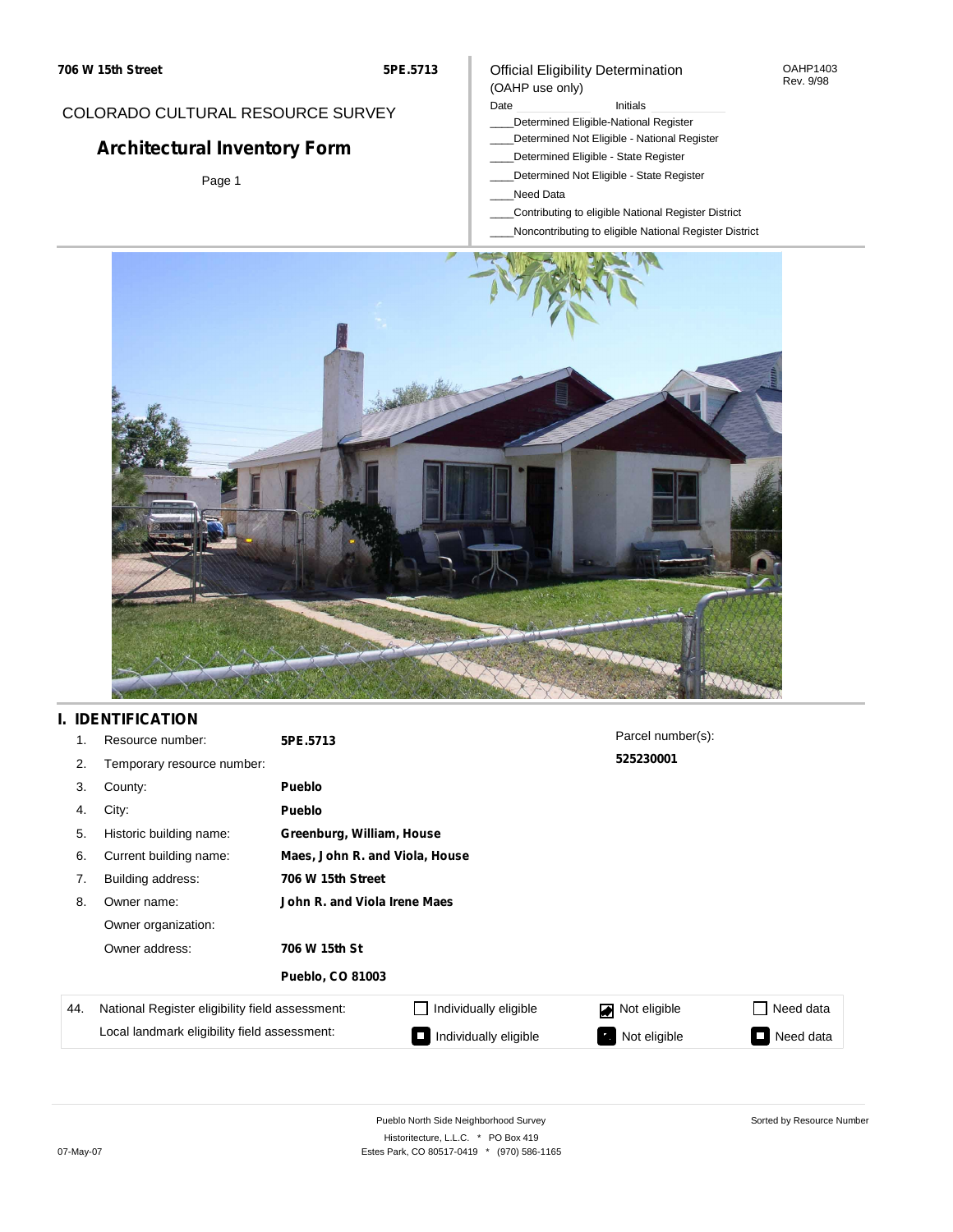Sorted by Resource Number

### **Architectural Inventory Form**

Page 2

### **II. GEOGRAPHIC INFORMATION**

| 9.  | P.M.<br>6th                                   | Township:<br><b>20S</b>                  | 65W<br>Range:                |
|-----|-----------------------------------------------|------------------------------------------|------------------------------|
|     | 1/4<br><b>SW</b><br>of                        | – SW<br>of <b>SW</b><br>1/4<br>1/4<br>of | of Section<br>$NE$ 1/4<br>25 |
|     | 10. UTM reference zone:                       | 13                                       |                              |
|     | Easting:                                      | 533560                                   | Northing:<br>4236813         |
| 11. | USGS quad name:                               | <b>Northeast Pueblo</b>                  | 7.5<br>Scale:                |
|     | Year:<br>1961 (Photorevised 1970 and<br>1974) |                                          |                              |
| 12. | $Lot(s)$ :                                    | Lot 1; Block 4                           |                              |
|     | Addition:                                     | <b>Craig's Addition</b>                  | Year of addition:<br>1871    |

13. Boundary description and justification:

The boundary, as described above, contains but does not exceed the land historically associated with this property.

Metes and bounds exist:

П

### **III. ARCHITECTURAL DESCRIPTION**

| 14. | Building plan (footprint, shape):    | L-Shaped Plan                           |                       |
|-----|--------------------------------------|-----------------------------------------|-----------------------|
|     | Other building plan descriptions:    |                                         |                       |
| 15. | Dimensions in feet (length x width): | 1,406 square feet                       |                       |
| 16. | Number of stories:                   | 1                                       |                       |
| 17. | Primary external wall material(s):   | <b>Stucco</b><br>Wood/Horizontal Siding | Other wall materials: |
| 18. | Roof configuration:                  | <b>Gabled Roof/Front Gabled Roof</b>    |                       |
|     | Other roof configurations:           |                                         |                       |
| 19. | Primary external roof material:      | <b>Asphalt Roof/Composition Roof</b>    |                       |
|     | Other roof materials:                |                                         |                       |
| 20. | Special features:                    | Fence                                   |                       |
|     |                                      | Chimney                                 |                       |
|     |                                      | Porch                                   |                       |

#### 21. General architectural description:

Oriented to the north, this house rests on a concrete foundation. White stucco clads the exterior walls. Red-painted, horizontal wood siding covers the gables. Windows are generally 1-over-1-light, double-hung sash, with white-painted wood frames and aluminum-frame storm windows. The windows have raked-brick sills. Dominating the east end of the front (north) facade is a tripartite picture window. It consists of a pair of 1-over-1-light sash window flanking a central fixed-frame. A front-gabled addition across the rear (south) elevation has 1-beside-1-light, sliding-sash windows, with narrow aluminum frames. A small, integral porch is located at the center of the front façade. It has a concrete floor and a single, battered pier. The porch shelters a single-light, wood slab door, opening behind a black, security-type storm door. Another doorway opens in the east elevation of the rear addition. Gray, interlocking asphalt shingles cover the front-gabled roof. Red-painted wood soffit and fascia box the **eaves. A stucco-covered, engaged hearth and chimney protrudes from the north end of the east elevation.**

|     | 22. Architectural style:               | <b>Modern Movements</b> |
|-----|----------------------------------------|-------------------------|
|     | Other architectural styles:            |                         |
|     | Building type:                         | <b>Ranch Type</b>       |
| 23. | Landscape or special setting features: |                         |

Pueblo North Side Neighborhood Survey Historitecture, L.L.C. \* PO Box 419 07-May-07 **Estes Park, CO 80517-0419** \* (970) 586-1165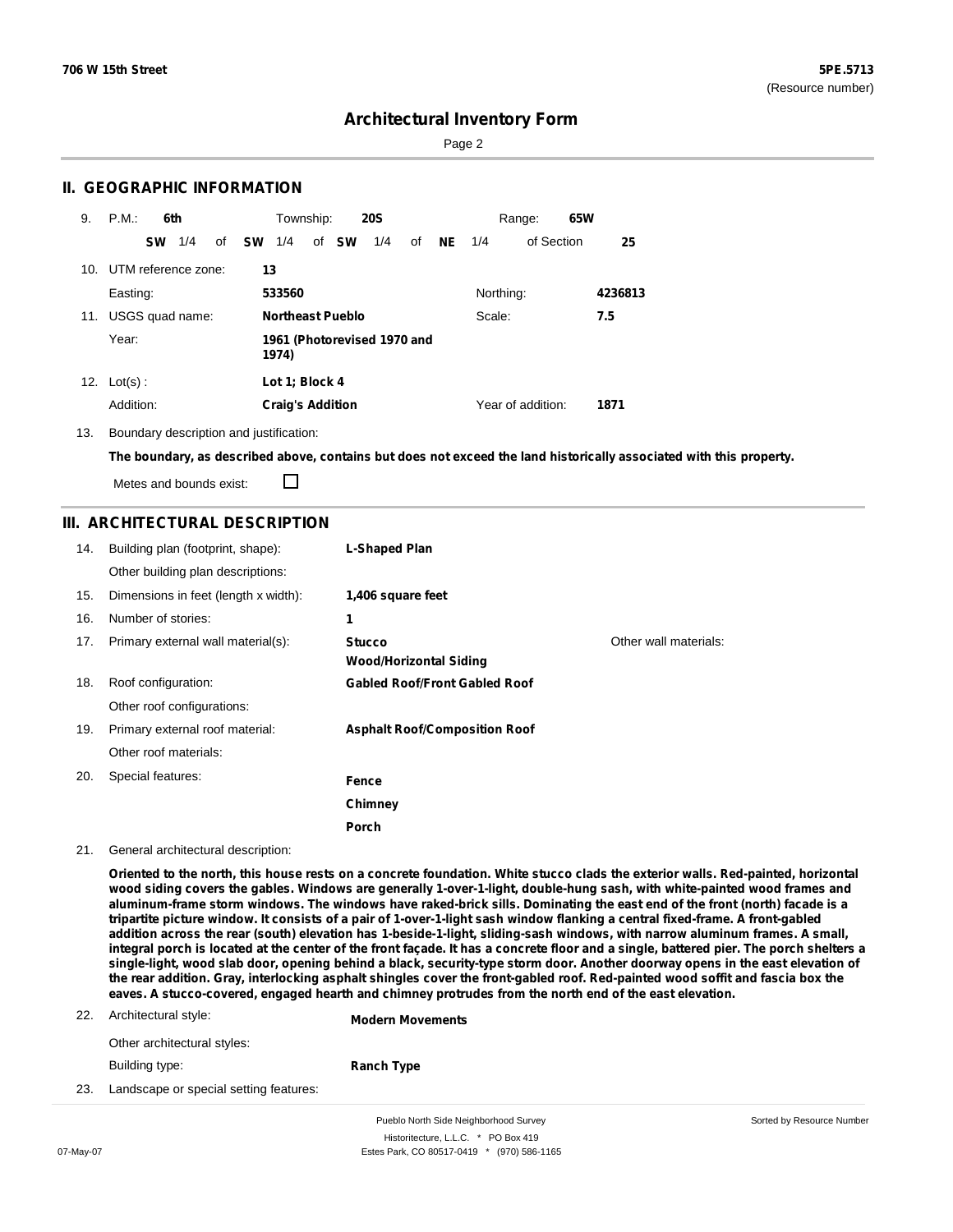Sorted by Resource Number

# **Architectural Inventory Form**

Page 3

This property is located on terrain sloping steeply downward from east to west, with an elevation of around 4,700 feet above mean sea level. The neighborhood features modest, one- and two-story houses. Setbacks from West 15th Street are generally the same on this block. This property is situated on the southwest corner of West 15th and West streets. Gravel covers the strip separating the sidewalk from the street. A planted grass yard, with mature landscaping, surrounds the house. Encircling the **entire property is a chain-link fence.**

24. Associated buildings, features or objects:

1 : Type: **Garage**

Describe: **A single-car garage is located on the southeast corner of the lot. Oriented to the north, the building appears to rest on a concrete slab. White stucco covers the concrete-block walls. Dominating the front (north) elevation is a white-painted, steel garage door, which appears to** retreat to the side (to the west). Opening in the north end of the west elevation is a paneled, **single-light wood door, painted red. A 4-light hopper, casement, or awning window opens in the rear (south) elevation. It has been boarded shut from the inside. Sheets of gray asphalt cover the shed roof, which is flanked on the sides by a stepped parapet.**

#### **IV. ARCHITECTURAL HISTORY**

| 25. | Date of Construction:  | Estimate:                        | Actual: | 1952                                                                                          |
|-----|------------------------|----------------------------------|---------|-----------------------------------------------------------------------------------------------|
|     | Source of Information: |                                  |         | Pueblo County Office of Tax Assessor. Property information card [internet].                   |
| 26. | Architect:             | unknown                          |         |                                                                                               |
|     | Source of information: |                                  |         |                                                                                               |
| 27. | Builder:               | unknown                          |         |                                                                                               |
|     | Source of information: |                                  |         |                                                                                               |
| 28. | Original Owner:        | <b>William Greenburg</b>         |         |                                                                                               |
|     | Source of information: | Co. consulted 1886 through 2003. |         | Pueblo City Directory. Pueblo, Co.; Salt Lake City; Kansas City, Mo.; and others: R.L. Polk & |
| 29. | Construction history:  |                                  |         |                                                                                               |

According to Pueblo County Tax Assessor records, this building was constructed in 1952 on a previously undeveloped lot. An analysis of the style, materials, and historical records corroborates this date. The only notable alteration has been the **construction of the rear addition, which appears to date to after 1990.**

30. Location: **original** Date of move(s):

### **V. HISTORICAL ASSOCIATIONS**

|     | 31. Original use(s): | <b>Single Dwelling</b> |
|-----|----------------------|------------------------|
| 32. | Intermediate use(s): | <b>Single Dwelling</b> |
| 33. | Current use(s):      | <b>Single Dwelling</b> |
| 34. | Site type(s):        | <b>Residence</b>       |

35. Historical background:

The first owners and residents of this house, constructed in 1952, were William and Bonnie Greenburg. They remained here for nearly 30 years. Bonnie Greenburg sold the property to John B. Luke and Evelyn McCann in 1982. In 1987, McCann sold the **house and lot to the current owners and residents, John R. and Viola Irene Maes.**

Sources of information: 36.

> **Sanborn Fire Insurance Maps (for Pueblo, Colorado). New York: Sanborn Map and Publishing Co., 1883, 1886, 1889, 1893, 1904-05, 1904-51, and 1904-52.**

**Pueblo County Office of Tax Assessor. Property information card [internet].**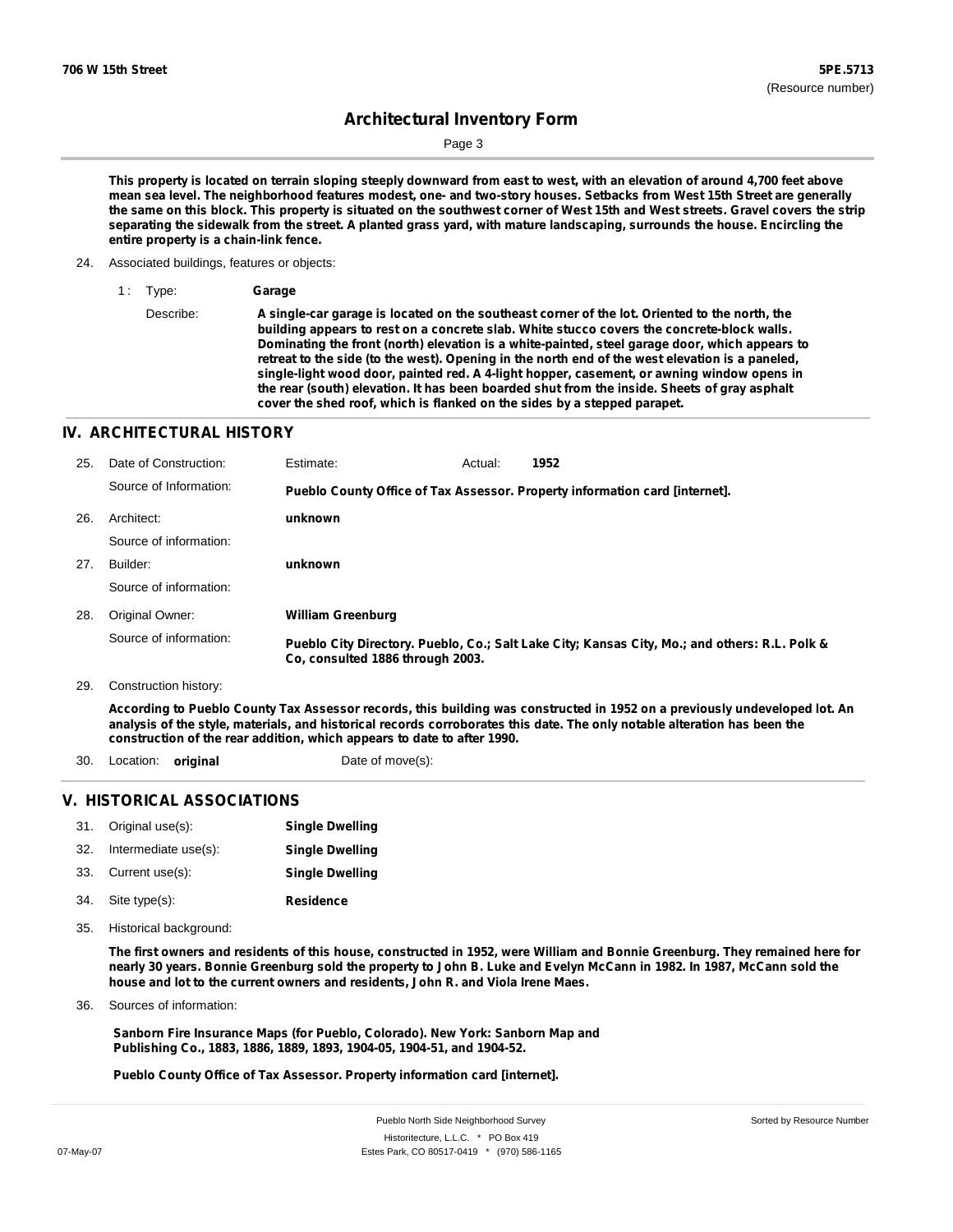Page 4

**Pueblo City Directory. Pueblo, Co.; Salt Lake City; Kansas City, Mo.; and others: R.L. Polk & Co, consulted 1886 through 2003.**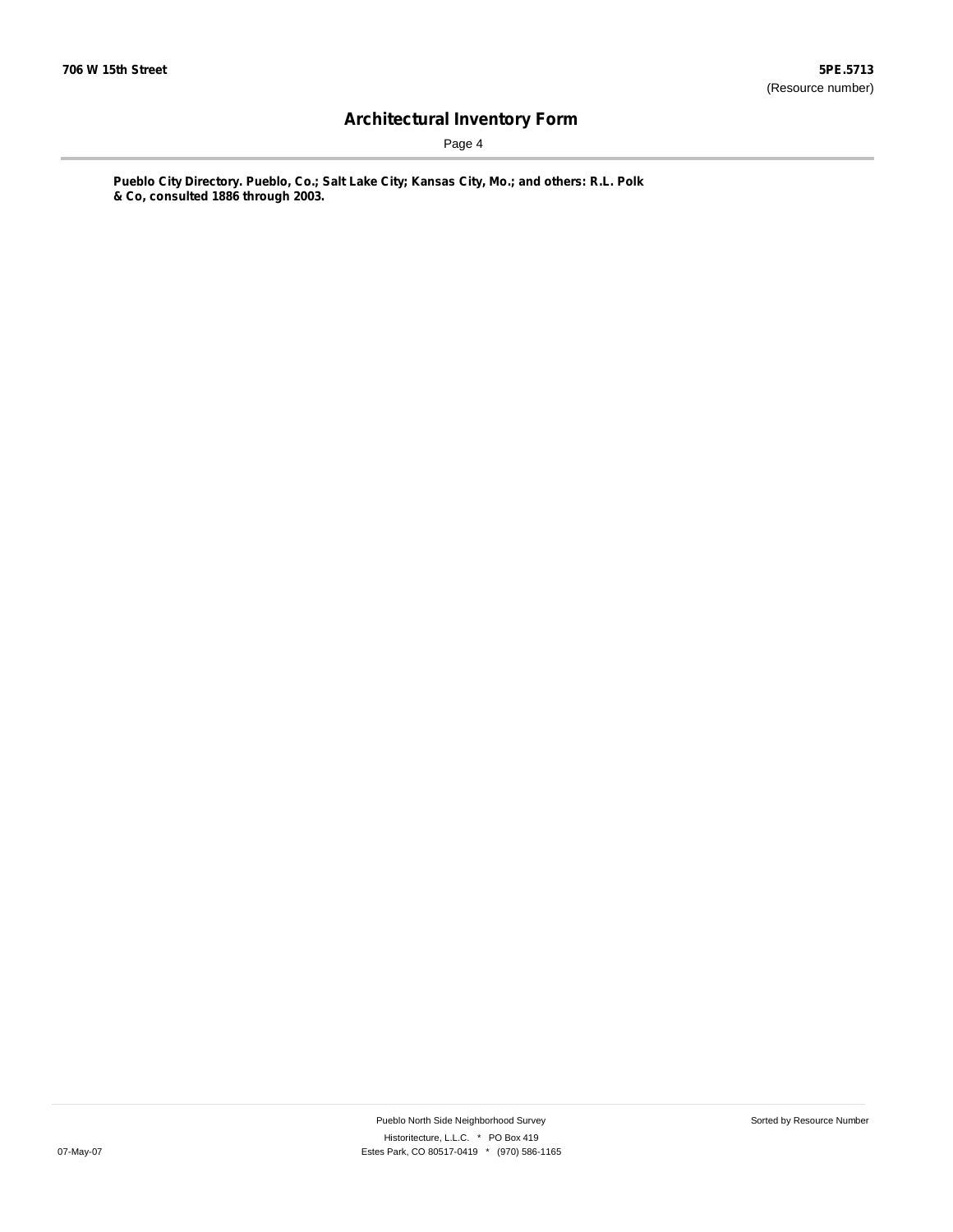Sorted by Resource Number

# **Architectural Inventory Form**

Page 5

|     | <b>VI. SIGNIFICANCE</b>                                                                                                                                                                        |  |  |  |  |  |  |  |
|-----|------------------------------------------------------------------------------------------------------------------------------------------------------------------------------------------------|--|--|--|--|--|--|--|
| 37. | Local landmark designation:<br>Yes $\Box$<br>No.<br>$\mathbf{F}_{\mathbf{r}}$                                                                                                                  |  |  |  |  |  |  |  |
|     | Designation authority:                                                                                                                                                                         |  |  |  |  |  |  |  |
|     | Date of designation:                                                                                                                                                                           |  |  |  |  |  |  |  |
| 38. | Applicable National Register criteria:                                                                                                                                                         |  |  |  |  |  |  |  |
|     |                                                                                                                                                                                                |  |  |  |  |  |  |  |
|     | A. Associated with events that have made a significant contribution to the broad pattern of our history.<br>B. Associated with the lives of persons significant in our past.<br>$\blacksquare$ |  |  |  |  |  |  |  |
|     | C. Embodies the distinctive characteristics of a type, period, or method of construction, or represents the work<br>П                                                                          |  |  |  |  |  |  |  |
|     | of a master, or that possess high artistic values, or represents a significant and distinguished entity whose<br>components may lack individual distinction.                                   |  |  |  |  |  |  |  |
|     | D. Has yielded, or may be likely to yield, information important in history or prehistory.                                                                                                     |  |  |  |  |  |  |  |
|     | Qualifies under Criteria Considerations A through G (see manual).<br>$\mathcal{L}_{\mathcal{A}}$                                                                                               |  |  |  |  |  |  |  |
|     | Does not meet any of the above National Register criteria.<br>₩                                                                                                                                |  |  |  |  |  |  |  |
|     | <b>Pueblo Standards for Designation:</b>                                                                                                                                                       |  |  |  |  |  |  |  |
|     | 1a. History                                                                                                                                                                                    |  |  |  |  |  |  |  |
|     | $\overline{\mathbf{r}}_1$<br>Have direct association with the historical development of the city, state, or nation; or                                                                         |  |  |  |  |  |  |  |
|     | <u>1b. History</u>                                                                                                                                                                             |  |  |  |  |  |  |  |
|     | Be the site of a significant historic event; or<br>$\overline{\phantom{a}}$                                                                                                                    |  |  |  |  |  |  |  |
|     | 1c. History                                                                                                                                                                                    |  |  |  |  |  |  |  |
|     | Have direct and substantial association with a person or group of persons who had influence on society.<br>$\overline{\phantom{a}}$                                                            |  |  |  |  |  |  |  |
|     | 2a. Architecture                                                                                                                                                                               |  |  |  |  |  |  |  |
|     | Embody distinguishing characteristics of an architectural style or type; or<br>$\Box$                                                                                                          |  |  |  |  |  |  |  |
|     | 2b. Architecture                                                                                                                                                                               |  |  |  |  |  |  |  |
|     | Be a significant example of the work of a recognized architect or master builder, or<br>$\Box$                                                                                                 |  |  |  |  |  |  |  |
|     | 2c. Architecture                                                                                                                                                                               |  |  |  |  |  |  |  |
|     | Contain elements of architectural design, engineering, materials, craftsmanship, or artistic merit which represent a<br>$\Box$<br>significant or influential innovation;                       |  |  |  |  |  |  |  |
|     | 2d. Architecture                                                                                                                                                                               |  |  |  |  |  |  |  |
|     | Portray the environment of a group of people or physical development of an area of the city in an era of history<br>$\Box$<br>characterized by a distinctive architectural style.              |  |  |  |  |  |  |  |
|     | 3a. Geography                                                                                                                                                                                  |  |  |  |  |  |  |  |
|     | Have a prominent location or be an established, familiar, and orienting visual feature of the contemporary city, or                                                                            |  |  |  |  |  |  |  |
|     | 3b. Geography<br>Promote understanding and appreciation of Pueblo's environment by means of distinctive physical characteristics                                                               |  |  |  |  |  |  |  |
|     | or rarity; or                                                                                                                                                                                  |  |  |  |  |  |  |  |
|     | 3c. Geography                                                                                                                                                                                  |  |  |  |  |  |  |  |
|     | Make a special contribution to Pueblo's distinctive character.<br>$\overline{\phantom{a}}$                                                                                                     |  |  |  |  |  |  |  |
|     | Not Applicable                                                                                                                                                                                 |  |  |  |  |  |  |  |
|     | Does not meet any of the above Pueblo landmark criteria.<br>$\overline{\phantom{a}}$                                                                                                           |  |  |  |  |  |  |  |
| 39. | Area(s) of Significance:<br><b>Not Applicable</b>                                                                                                                                              |  |  |  |  |  |  |  |
| 40. | Period of Significance:<br>n/a                                                                                                                                                                 |  |  |  |  |  |  |  |
| 41. | National:<br>Level of significance:<br>State<br>Local<br>$\mathcal{L}_{\mathcal{A}}$<br>$\Box$                                                                                                 |  |  |  |  |  |  |  |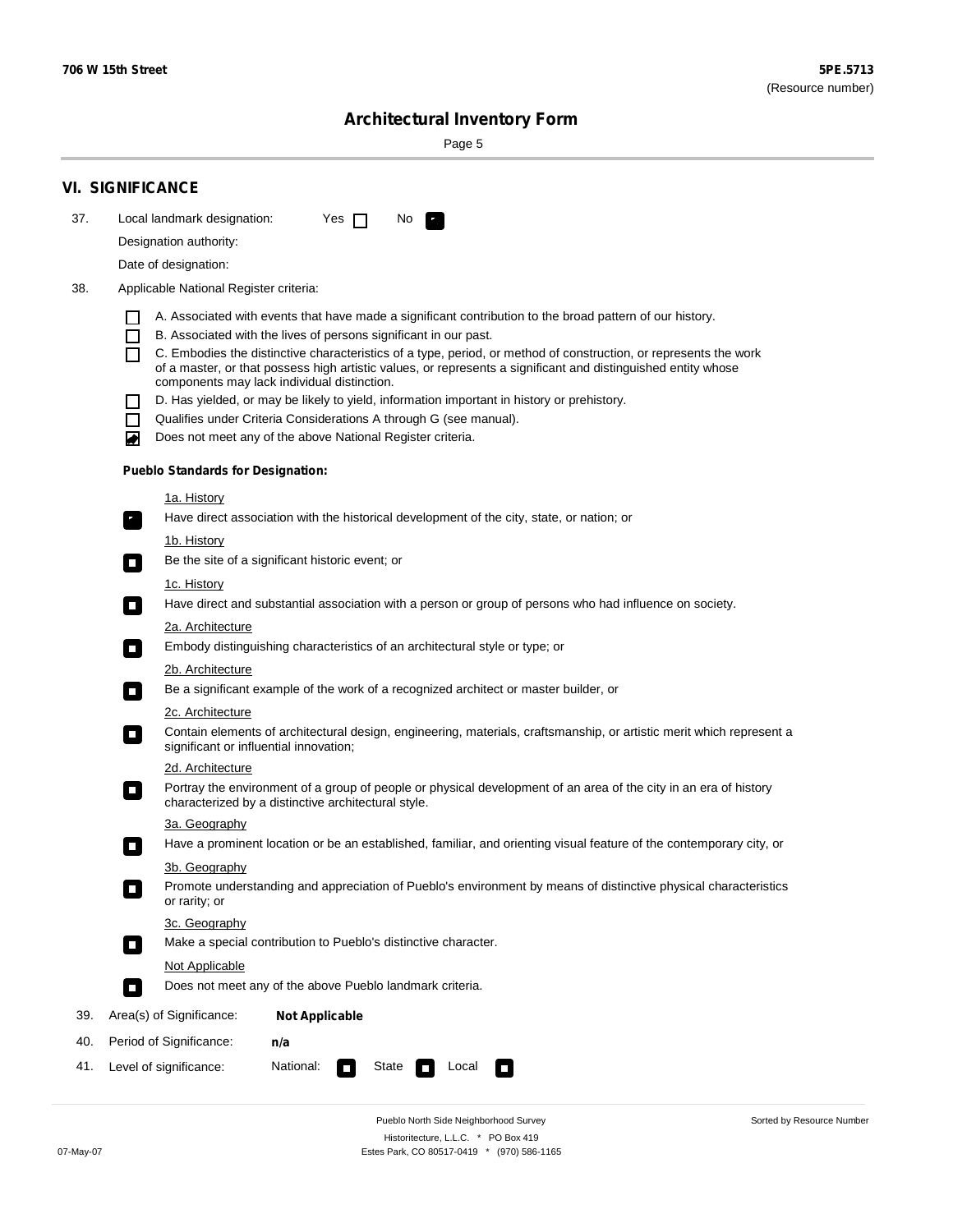Page 6

#### 42. Statement of significance:

This property is historically significant under Pueblo Local Landmark criterion 1A for its association with the post-World War **II development of Pueblo's North Side Neighborhood. However, the levels of architectural and historical significance,** combined with physical integrity, are not to the extent that this property would qualify for individual listing in the National Register of Historic Places, the Colorado State Register of Historic Properties, or as a City of Pueblo Landmark. Nonetheless, **it is a contributing resource within any potential historic district.**

43. Assessment of historic physical integrity related to significance:

Constructed in 1953, this house exhibits a moderately high level of physical integrity relative to the seven aspects of integrity as defined by the National Park Service and the Colorado Historical Society: location, setting, design, materials, workmanship, feeling, and association. A recent addition has altered the house's original form. However, the addition is isolated to the rear elevation. There have been no other notable alterations to this house. This property retains sufficient **physical integrity to convey its architectural and historical significance.**

#### **VII. NATIONAL REGISTER ELIGIBILITY ASSESSMENT**

| 44. |          | National Register eligibility field assessment:                                                                                                                                                                        |     |   |                     | $\Box$ Individually eligible | Not eligible | $\Box$ Need data |
|-----|----------|------------------------------------------------------------------------------------------------------------------------------------------------------------------------------------------------------------------------|-----|---|---------------------|------------------------------|--------------|------------------|
|     |          | Local landmark eligibility field assessment:                                                                                                                                                                           |     |   |                     | $\Box$ Individually eligible | Not eligible | $\Box$ Need data |
| 45. |          | Is there National Register district potential?                                                                                                                                                                         | Yes | E | $No$ $\blacksquare$ |                              |              |                  |
|     | Discuss: | Pueblo's North Side Neighborhood represents the evolution of the city's professional middle and upper<br>classes. Its diversity of architectural styles and forms directly represents the city's changing economic and |     |   |                     |                              |              |                  |

**classes. Its diversity of architectural styles and forms directly represents the city's changing economic and cultural climates. As well, the neighborhood is distinctive because it appears to have evolved independently of the area's dominant industry, steel manufacturing.**

> Yes Yes

No<sub>I</sub>

No  $\blacksquare$  N/A  $\blacksquare$ 

 $N/A$ 

If there is National Register district potential, is this building contributing:

46. If the building is in existing National Register district, is it contributing:

#### **VIII. RECORDING INFORMATION**

| 47. | Photograph numbers): | <b>CD-ROM Photo Disc: North Side Photos</b><br>File Name(s): 15thstw706                                                       |
|-----|----------------------|-------------------------------------------------------------------------------------------------------------------------------|
|     | Negatives filed at:  | <b>Special Collections</b><br><b>Robert Hoag Rawlings Public Library</b><br>100 East Abriendo Avenue<br>Pueblo, CO 81004-4290 |
| 48. | Report title:        | <b>Pueblo North Side Neighborhood Survey</b>                                                                                  |
| 49. | $Date(s)$ :          | 07/19/05                                                                                                                      |
| 50. | Recorder(s):         | <b>Adam Thomas</b>                                                                                                            |
| 51. | Organization:        | Historitecture, L.L.C.                                                                                                        |
| 52. | Address:             | <b>PO Box 419</b>                                                                                                             |
|     |                      | Estes Park, CO 80517-0419                                                                                                     |
| 53. | Phone number(s):     | (970) 586-1165                                                                                                                |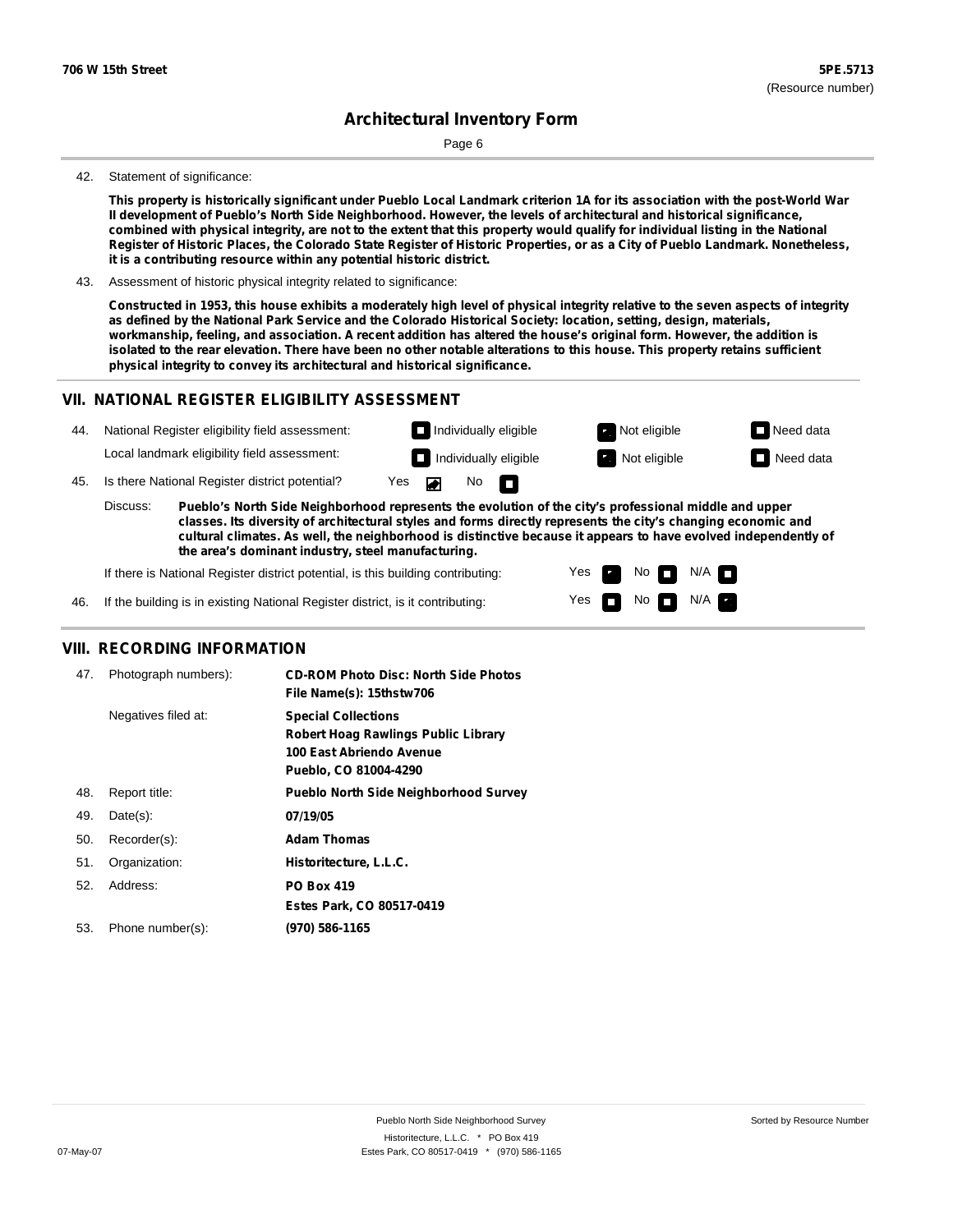Page 7